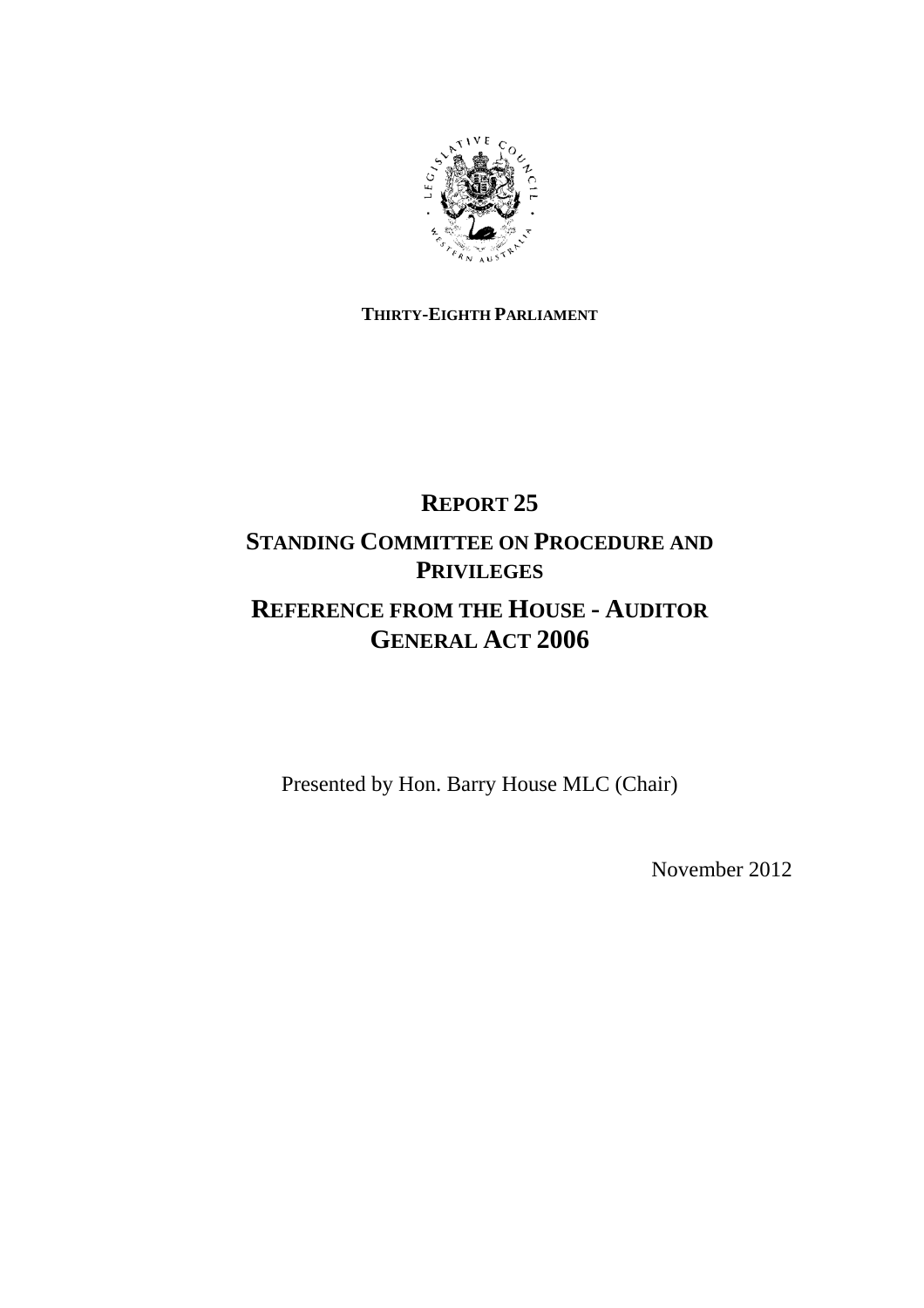### **STANDING COMMITTEE ON PROCEDURE AND PRIVILEGES**

### **Date first appointed:** 24 May 2001

### **Terms of Reference (as amended by the House on 1 December 2011):**

### **7. Procedure and Privileges Committee**

- 7.1 A *Procedure and Privileges Committee* is established.
- 7.2 The Committee consists of 5 Members, including the President and the Chair of Committees, and any Members co-opted by the Committee whether generally or in relation to a particular matter. The President is the Chair, and the Chair of Committees is the Deputy Chair, of the Committee.
- 7.3 With any necessary modifications, Standing Order 163 applies to a co-opted Member.
- 7.4 The Committee is to keep under review the law and custom of Parliament, the rules of procedure of the Council and its Committees, and recommend to the Council such alterations in that law, custom, or rules that, in its opinion, will assist or improve the proper and orderly transaction of the business of the House or its Committees.

### **Members as at the time of this inquiry:**

Hon. Barry House MLC (Chair) Hon. Nick Goiran MLC Hon. Matt Benson-Lidholm MLC Hon. Matt Benson-Lidnom MLC<br>(Deputy Chair) Hon. Giz Watson MLC

Hon. Wendy Duncan MLC

### **Staff for this inquiry:**

Malcolm Peacock, Clerk of the Legislative Council

Nigel Lake, Deputy Clerk Grant Hitchcock, Advisory Officer (Procedure)

### **Address:**

Parliament House, Perth WA 6000 Tel: 08 92227222 Email: lcco@parliament.wa.gov.au Website: http://www.parliament.wa.gov.au **ISBN 978-1-922047-27-4**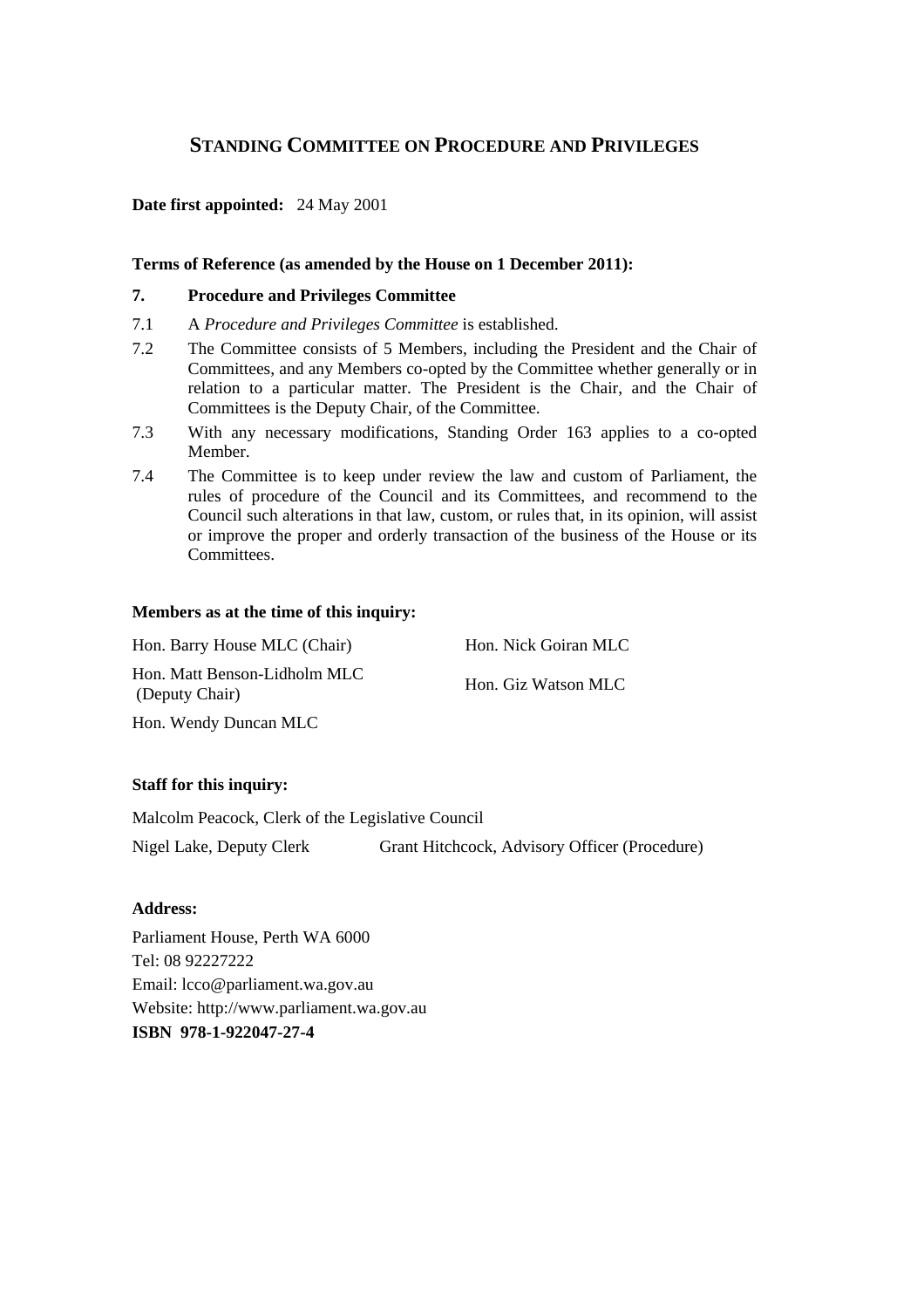## **CONTENTS**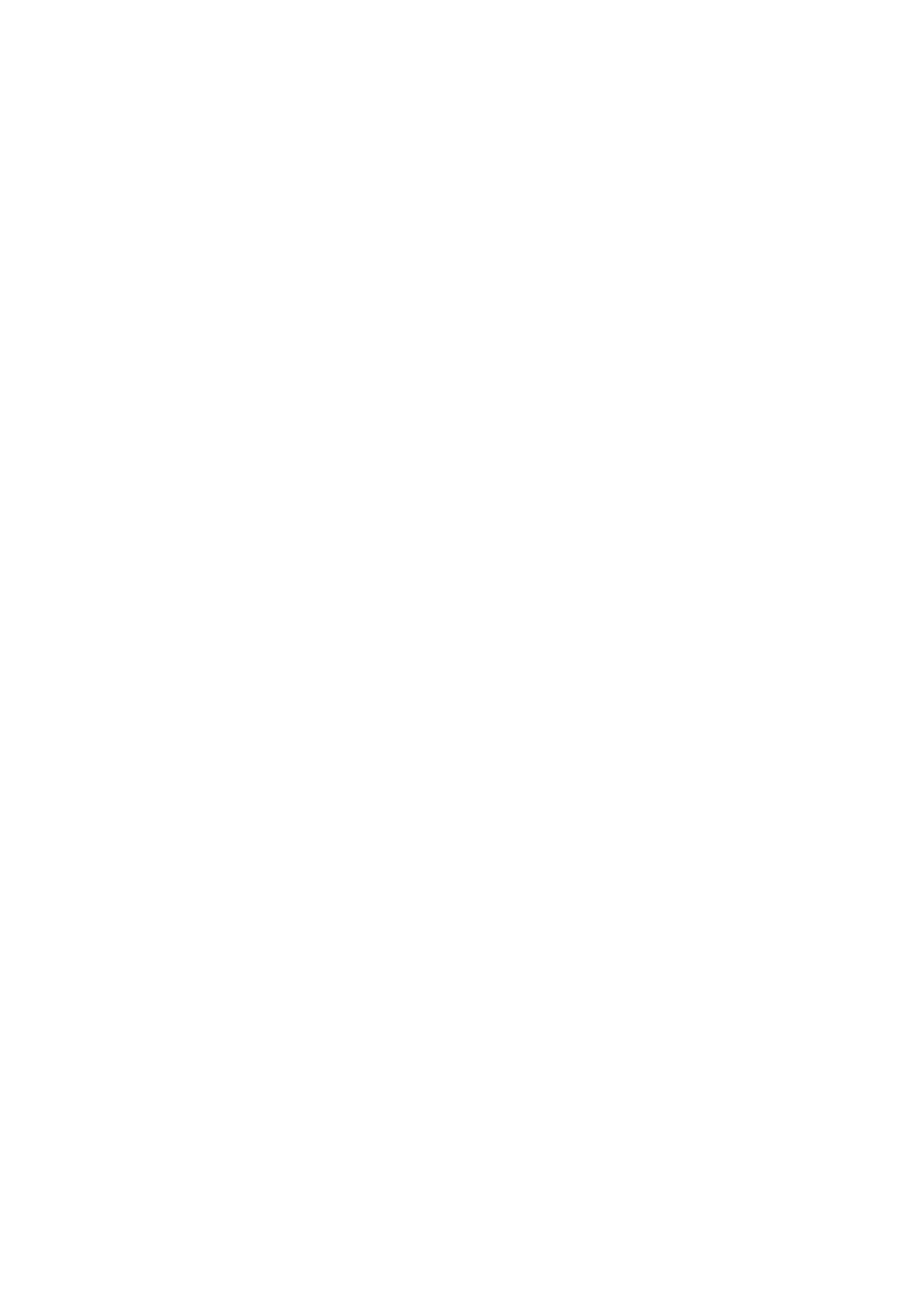### **REPORT OF THE STANDING COMMITTEE ON PROCEDURE AND PRIVILEGES**

#### **IN RELATION TO THE**

#### **REFERENCE FROM THE HOUSE - AUDITOR GENERAL ACT 2006**

### **1 REFERENCE**

1.1 On 12 September 2012, the Legislative Council resolved the following reference to the *Procedure and Privileges Committee*:

> *That, Consideration of Committee Reports Item No. 1, Standing Committee on Public Administration — Special Report be referred to the Procedure and Privileges Committee, so as to inquire into the impact of sections 4, 23 and 46 of the Auditor General Act 2006, and to report back to the Council by no later than Tuesday, 27 November 2012.*

### **2 BACKGROUND TO THE REFERENCE**

2.1 The *Standing Committee on Public Administration* tabled its Special Report in the Legislative Council on 27 June 2012. The report was debated during the course of Consideration of Committee Reports on Wednesday, 12 September 2012. As outlined in the Committee's report and emphasised by Members during the course of the debate, two sections of the *Auditor General Act 2006* – sections 23 and 46 – were of particular concern. In particular, section 46, which provides that the Auditor General may communicate confidential information to three specific parliamentary committees, may be considered to qualify parliamentary privilege (specifically the right for all committees to send for persons and papers). Without repeating the full content of the Committee's report and subsequent debate in this report, the 'interim outcome' determined by the House was to refer the above reference to the *Procedure and Privileges Committee*, and to direct that Committee to review the matter on behalf of the House.

### **3 REVIEW OF THE AUDITOR GENERAL ACT 2006**

3.1 Section 43 of the *Auditor General Act 2006* provides that the Parliament shall establish a *Joint Standing Committee on Audit*. Section 48 of the Act provides that this Joint Standing Committee shall review the Act "as soon as practicable after … the fifth anniversary of its commencement". Since the commencement of the Act, a number of attempts to establish the Joint Committee, both formal and informal, proved unsuccessful. The matter was progressed on 1 September 2011, when the Legislative Council resolved to create the *Joint Standing Committee on Audit*, communicated this resolution to the Legislative Assembly and invited that House to pass a similar resolution.